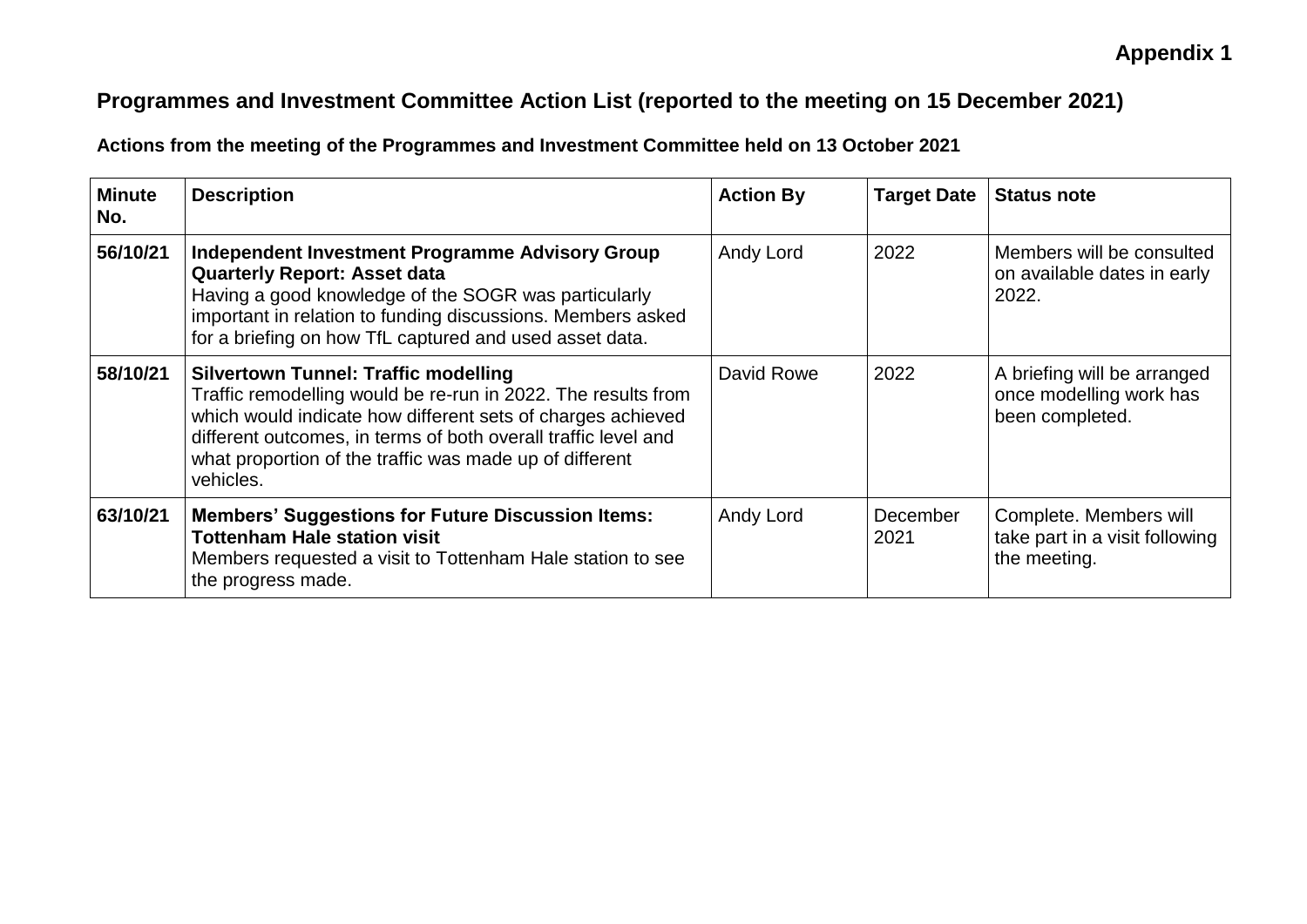## **Actions from previous meetings of the Committee**

| <b>Minute</b><br>No. | <b>Description</b>                                                                                                                                                                                                                                                                                                                                                                                                                     | <b>Action By</b>                                                                             | <b>Target Date</b> | <b>Status note</b>                                                                                                             |
|----------------------|----------------------------------------------------------------------------------------------------------------------------------------------------------------------------------------------------------------------------------------------------------------------------------------------------------------------------------------------------------------------------------------------------------------------------------------|----------------------------------------------------------------------------------------------|--------------------|--------------------------------------------------------------------------------------------------------------------------------|
| 37/07/21             | Investment Programme Report – Quarter 1 2021/22: Risk<br>and contingencies<br>Members requested that future reports provide further<br>information on contingencies in place to cover risks, and if<br>and how they had been used. This would also include a risk<br>and opportunities gaze, how projects were managed for<br>value, more visibility of how inflationary risks were mitigated<br>and how opportunities were delivered. | Director Major<br>Projects                                                                   | Ongoing            | The format of the report<br>was recently amended and<br>continues to be refined.                                               |
| 23/05/21<br>(2)      | <b>Investment Programme Report - Quarter 4 2020/21:</b><br><b>Santander Cycle Hire expansion</b><br>Members requested further information on how and where TfL<br>would concentrate its expansion of the Santander Cycle Hire<br>scheme.                                                                                                                                                                                               | <b>Director</b><br>Investment<br><b>Delivery</b><br>Planning                                 | December<br>2021   | The 8 December 2021<br>Finance Report to the<br>Board sets out that further<br>expansion will require third-<br>party funding. |
| 64/12/20             | <b>IIPAG Quarterly Report: gateway and performance review</b><br>functions<br>Members requested information on how the gateway and<br>performance review functions worked and best practice and<br>the principles that guided this, including the work done to<br>embed value for money within TfL.                                                                                                                                    | Director Major<br>Projects /<br><b>Director</b><br>Investment<br><b>Delivery</b><br>Planning | 2021/22            | A paper will be provided to<br>coincide with IIPAG's<br>updated report to a future<br>meeting of the Committee.                |